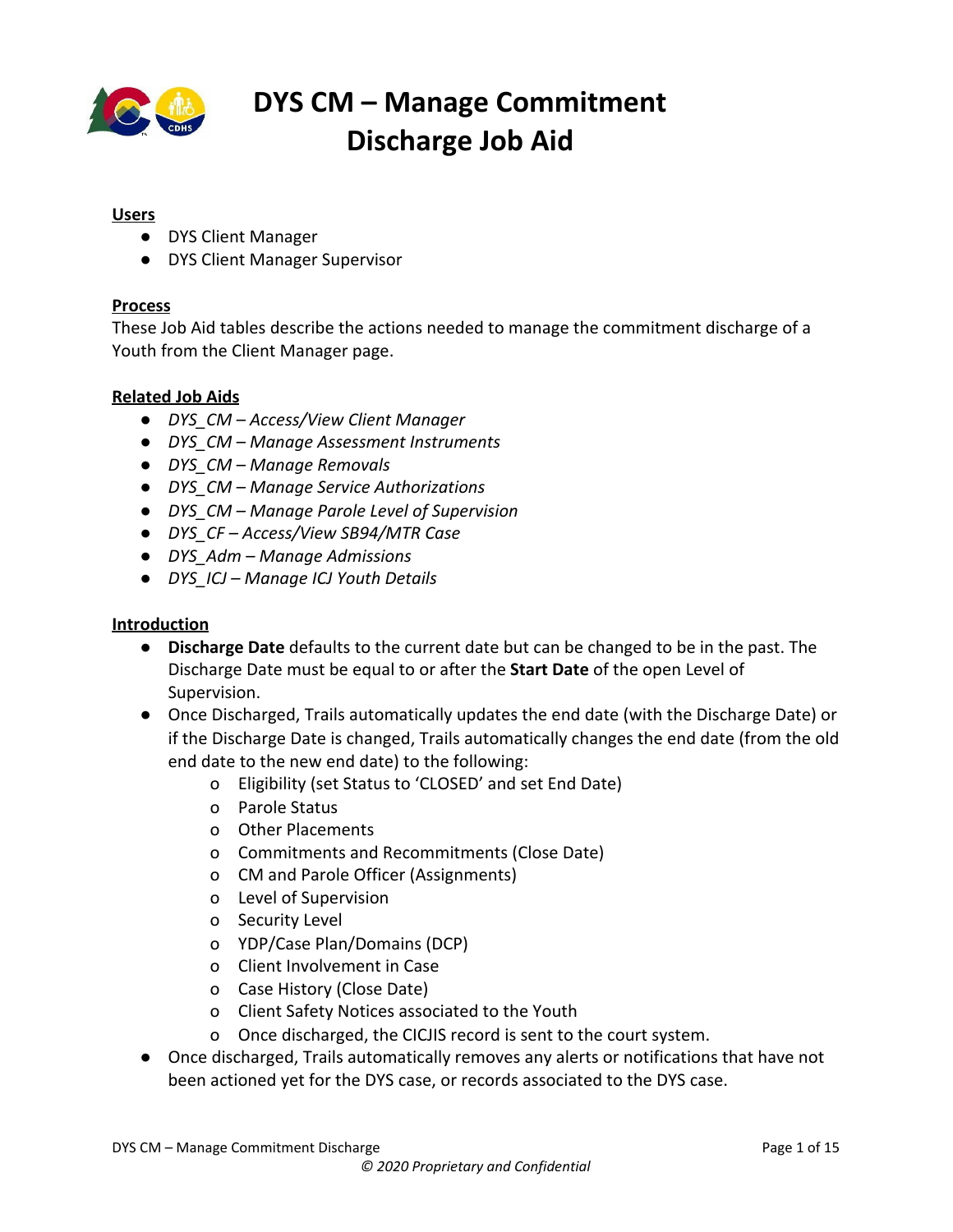

| <b>Table of Contents</b>         |    |
|----------------------------------|----|
| Access/View Commitment Discharge |    |
| Add Commitment Discharge         | 4  |
| <b>Edit Commitment Discharge</b> | 13 |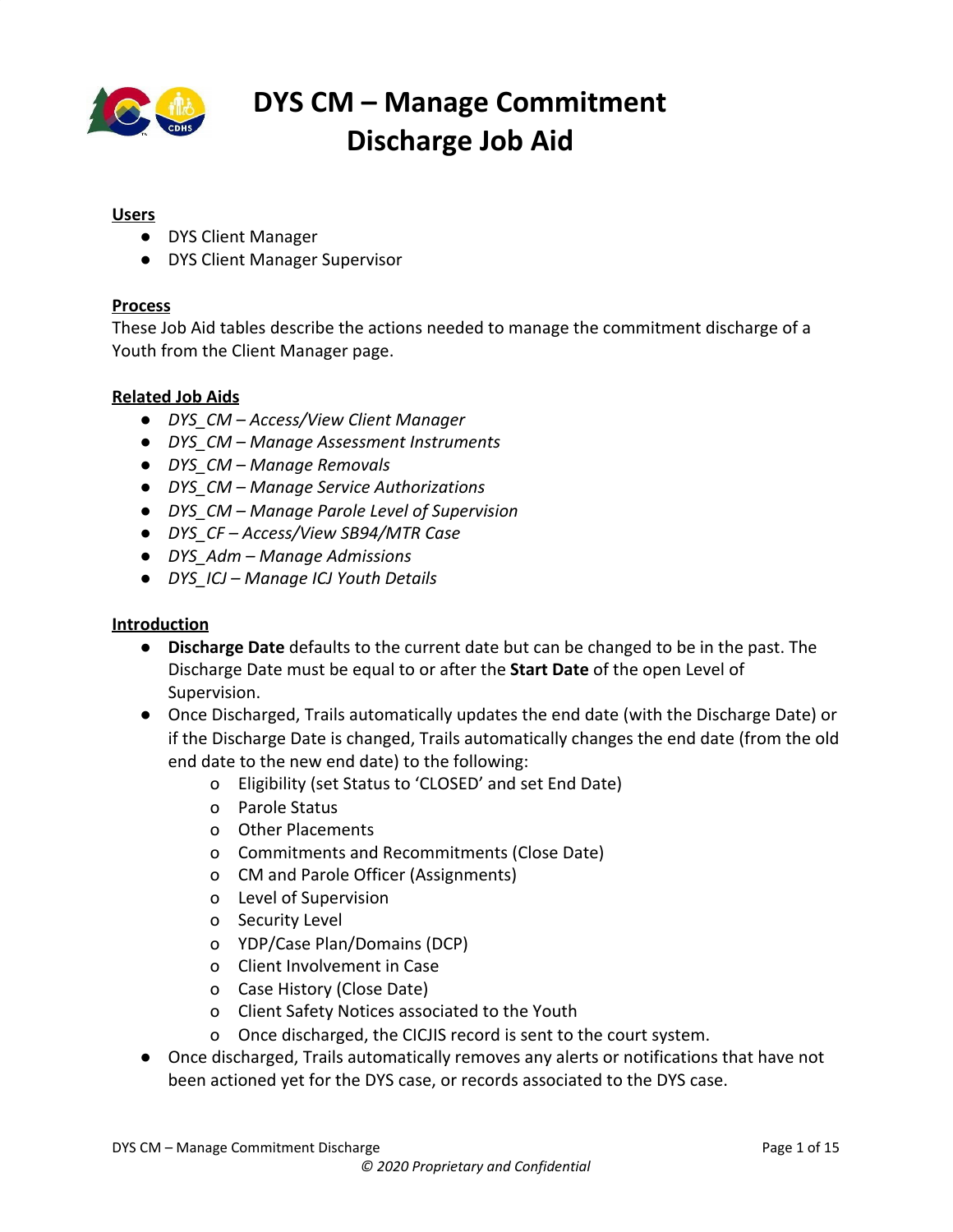

#### <span id="page-2-0"></span>**Access/View Commitment Discharge**

| Steps/Output                                                           | <b>Screenshot</b>                                                                                                                                                                                                                                                                                                                      |
|------------------------------------------------------------------------|----------------------------------------------------------------------------------------------------------------------------------------------------------------------------------------------------------------------------------------------------------------------------------------------------------------------------------------|
| Refer to the DYS Client Manager -                                      | COLORADO<br>co <sup>3</sup><br><b>Department of Human Services</b><br>Welcome, Cizi Ois Test5 (<br>മ                                                                                                                                                                                                                                   |
| <b>Access and View Client Manager</b><br>Detail Job Aid for details on | Workspace - Client Search<br>DYS Client Manager 1849509, 1698247<br>$\times$<br><b>Back to Workspace</b><br><b>INDUITE CITULATE DUIL</b><br>manny was<br>1712<br><b>WOUTE</b><br>Show Menu<br>Post Commitment Parole Hearing<br>Initial Parole Granted<br>12/17/2019<br>12/17/2019<br>Youth Info                                       |
| locating the desired Client                                            | Collaberals<br>Case Notes<br><b>Parole Status</b><br>Contacts and Visits<br>Permanency Goal<br>Start Date<br>End Date<br>Status <b>T</b><br>Type<br>15 of 22                                                                                                                                                                           |
| Manager Detail page.                                                   | Removals<br>12/17/2019<br>Post Commitment<br>Parole<br>Document Tracking<br>Debts/Expense<br>Medical Providers<br>Parole Level of Supervision (1)<br>Actions v -<br>Sex Offender Info                                                                                                                                                  |
| In the Left Navigation Panel:                                          | Security Level<br>Level Of Supervision T<br>Level Start Date T<br>Level End Date T<br>Length Of Stay<br>CJRA PreScreening<br>12/17/2019<br>High<br>Assessment Instruments<br>Trafficking                                                                                                                                               |
| 1. Click Commitment Discharge.                                         | Drug and Alcohol Screening<br><b>Commitment Discharge</b><br>Actions v -<br><b>Placement</b><br>Service Authorization<br>Discharge Date <b>T P</b> Discharge Type<br>Discharge Placement<br>Parole Adiustment<br>Case ID<br>Other Placements<br>No data available in table<br>Team Members<br>Reviews/Meetings<br>Projected Transition |
| This navigates to the <i>Commitment</i>                                | <b>EDU Notify</b><br>Assignment and Transfer History @<br>Actions v +<br>Notice of Services Action<br>Parole Hearings<br>Parole Status<br>Non-Resident Youth Information<br>Actions -                                                                                                                                                  |
| Discharge section.                                                     | ommitment Dischar<br>Date/Time Discovered<br>Date Reported $\overline{\tau}$ Description $\overline{\tau}$<br>$\mathbf{v}$<br>History<br>Non-Resident Youth<br>No information available<br>Information                                                                                                                                 |
|                                                                        | Save                                                                                                                                                                                                                                                                                                                                   |
|                                                                        |                                                                                                                                                                                                                                                                                                                                        |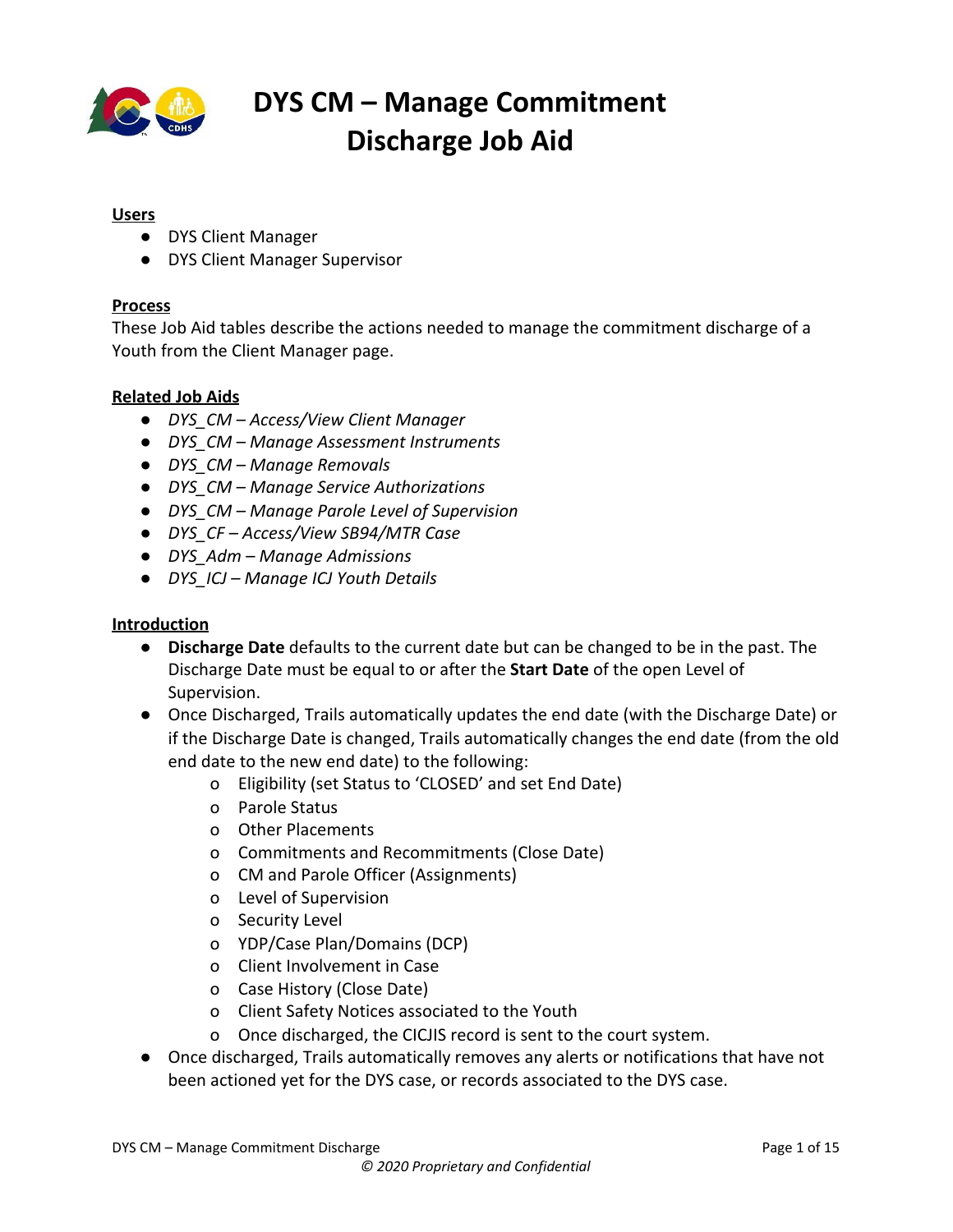

#### <span id="page-3-0"></span>**Add Commitment Discharge**

- Once a discharge has been added, a new discharge cannot be created.
- A Commitment Discharge cannot be added if any of the following sections are open/active:
	- o SB94 or MTR Cases
	- o Admissions
	- o Detention Sentences
	- o Level of Supervision
	- o ICJ Statuses
	- o Service Authorizations
	- o Removals

#### **Steps/Output Screenshot** In the *Commitment Discharge* **COLORADO**  $\mathbf{e}$   $\mathbf{e}$   $\mathbf{e}$ section: ack to We 12/17/201 12/17/2019 Initial Parole Granted 1. Click the **Actions** drop-down arrow in the *Commitment Discharge* section header. 2. Select **Add Commitment Discharge** from the drop-down.e Date  $\sqrt{r}$  I .<br>Nailable in table y @ ation  $\bullet$ e Discovered T Save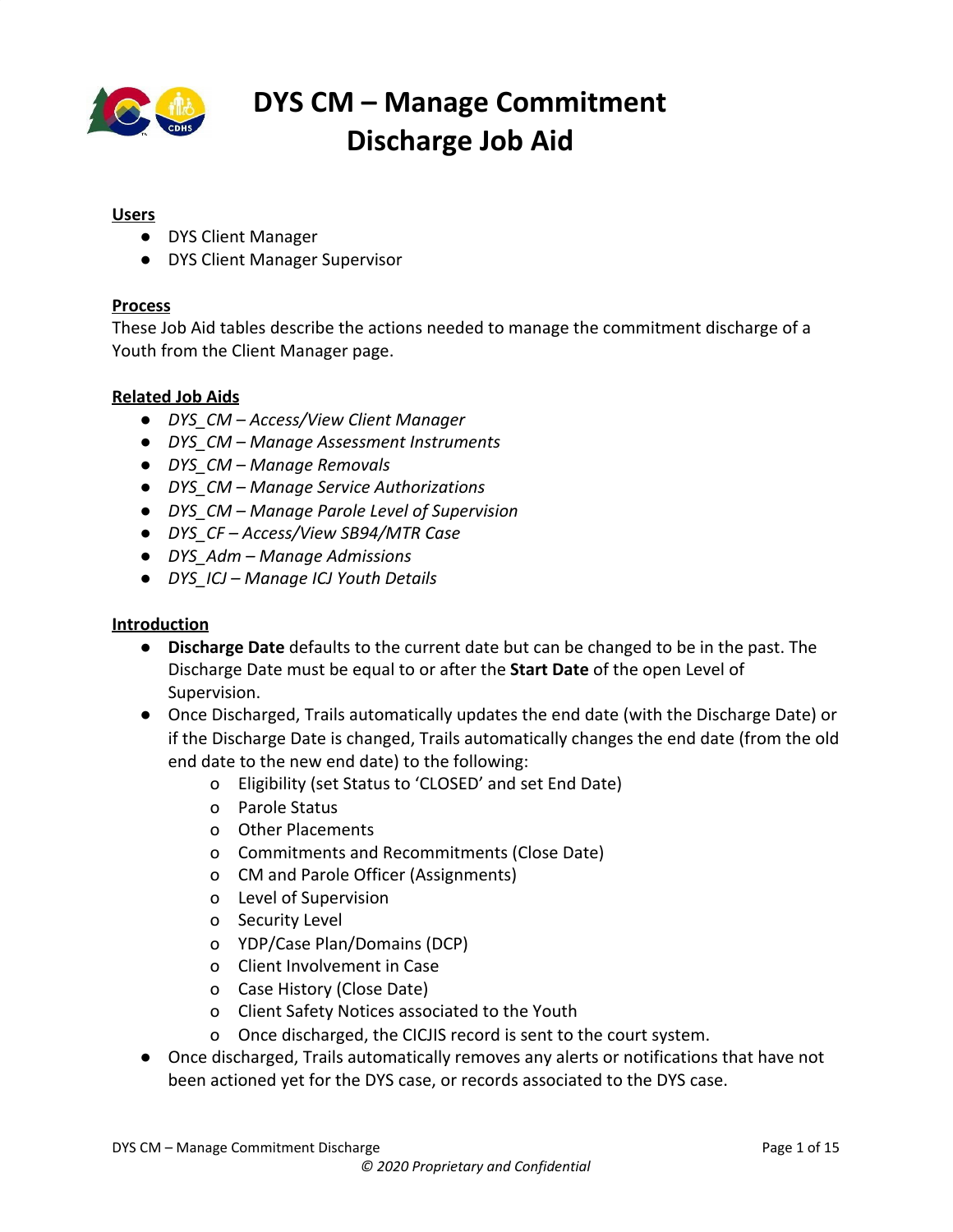

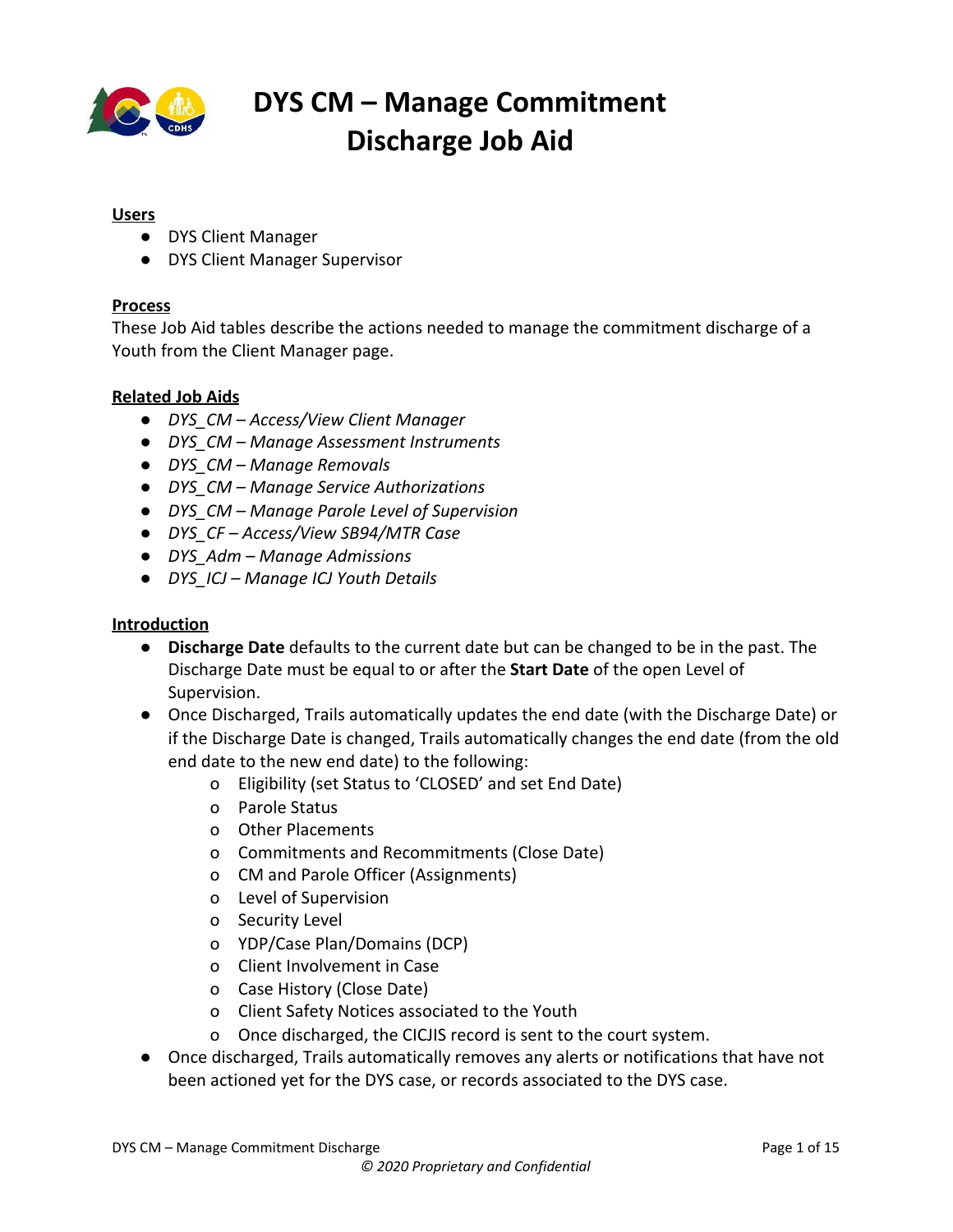

| In the Add Commitment Discharge<br>pop-up window:<br>4. Click the Discharge<br>Date*calendar function<br>5. Select the appropriate date. | COLORADO<br>$\hat{c}$<br>0 A<br>$\bullet$ $\bullet$<br>est5(L)<br>$\nearrow\times$<br><b>Add Commitment Discharge</b><br>DYS Client Manager 1849509, 1698247<br>Workspace - Home<br>Discharge Date*<br>Discharge Type*<br>白<br>3/9/2020<br>Early Parole Discharge-E><br>DYS Client Manager De<br>Actions v<br>Discharge Placement*<br>Parole Adjustment*<br>Victim Notification - N/A<br>Parent/Guardian<br>$\checkmark$<br>Excellent Discharge<br><b>O</b> Full Time Program<br><b>Youth Info</b><br>School/Vocational Training V<br><b>First Name</b><br>Suffix<br>Part Time Program<br><b>YZJGTAHTKR</b><br>○ No Program<br><b>Biological Gender</b><br><b>Preferred Gender Pronour</b><br>Parole Adjustment<br>Select<br>Female<br>Parolee has had Filings of Felony Charges in District Court*<br>No<br>Client ID<br>SSN<br>1698247<br>880006722<br>Parolee has had Filings of Misdemeanor Charges in District<br>Court"<br>State ID<br><b>Home School District</b><br>No<br>Y452599<br>Cherry Creek<br>Parolee has had parole sanctions *<br>Primary Ethnicity*<br>Weight (Ibs.)<br>Weight (oz.)<br><b>Black or African Am</b><br>No<br>150<br>Parolee had parole Revoked One Time"<br><b>Distinguishing Characteristics</b><br>-REDACTED-<br>No<br><b>Protection Order</b><br>Cancel<br>$\operatorname{\mathsf{Add}}$ |
|------------------------------------------------------------------------------------------------------------------------------------------|------------------------------------------------------------------------------------------------------------------------------------------------------------------------------------------------------------------------------------------------------------------------------------------------------------------------------------------------------------------------------------------------------------------------------------------------------------------------------------------------------------------------------------------------------------------------------------------------------------------------------------------------------------------------------------------------------------------------------------------------------------------------------------------------------------------------------------------------------------------------------------------------------------------------------------------------------------------------------------------------------------------------------------------------------------------------------------------------------------------------------------------------------------------------------------------------------------------------------------------------------------------------------------------------------------------------------|
| 6. Click the Discharge Type*<br>drop-down arrow.<br>7. Select the appropriate option.                                                    | COLORADO<br>$\frac{1}{2}$<br>- 0<br>$\ddot{\circ}$<br>0 A<br><b>Add Commitment Discharge</b><br>アメ<br>DYS Client Manager 1849509, 1698247<br>Workspace - Home<br>Discharge Date*<br>Discharge Type*<br>苣<br>3/9/2020<br>Early Parole Discharge-E><br>DYS Client Manager De<br><b>Actions v</b><br>Parole Adjustment*<br>Discharge Placement*<br>Victim Notification - N/A<br>Parent/Guardian<br>Excellent Discharge<br>Full Time Program<br><b>Youth Info</b><br>School/Vocational Training V<br>Suffix<br><b>First Name</b><br>Part Time Program<br><b>YZJGTAHTKR</b><br>No Program<br><b>Preferred Gender Pronour</b><br><b>Biological Gender</b><br>Parole Adjustment<br>Female<br>Select.<br>Parolee has had Filings of Felony Charges in District Court*<br>Client ID<br>N <sub>o</sub><br>SSN<br>880006722<br>1698247<br>Parolee has had Filings of Misdemeanor Charges in District<br>Court*<br>Home School District*<br>State ID<br>No<br>Y452599<br>Cherry Creek 5<br>Parolee has had parole sanctions *<br>Primary Ethnicity*<br>Weight (Ibs.)<br>Weight (oz.)<br>Black or African American<br>No<br>150<br>Parolee had parole Revoked One Time'<br><b>Distinguishing Characteristics</b><br>-REDACTED-<br>No<br><b>Protection Order</b><br>Cancel<br>$\operatorname{\mathsf{Add}}$<br>Save                        |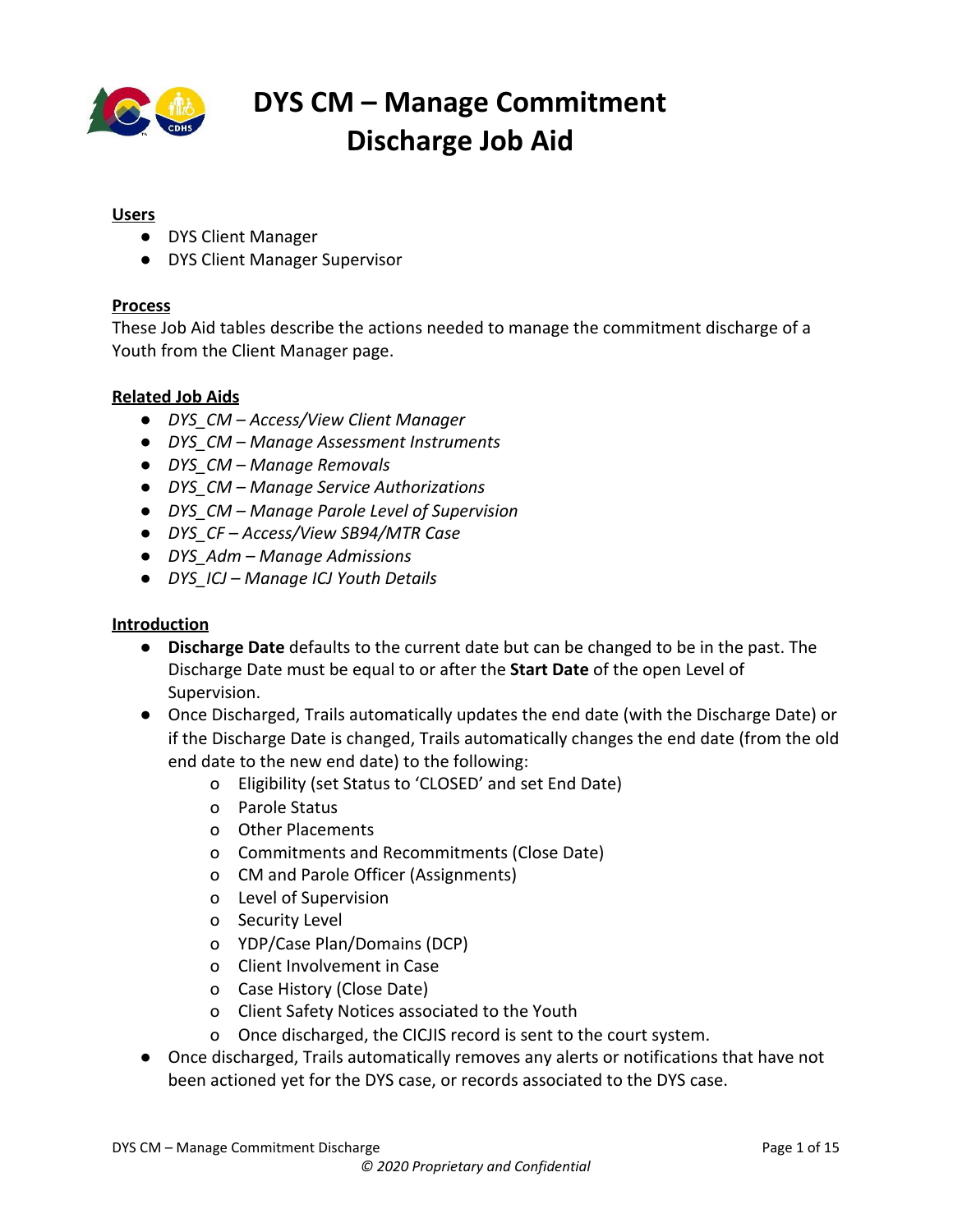

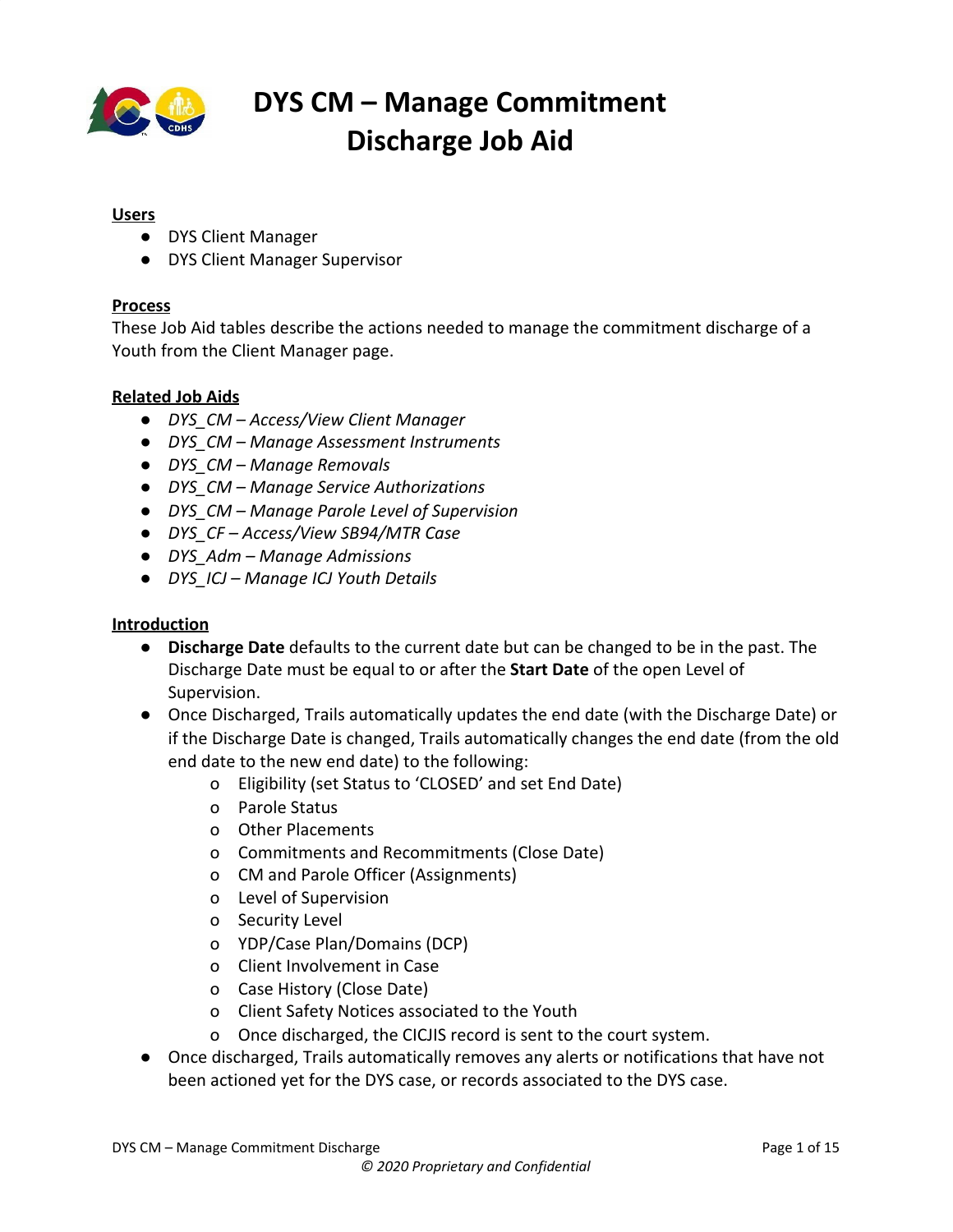

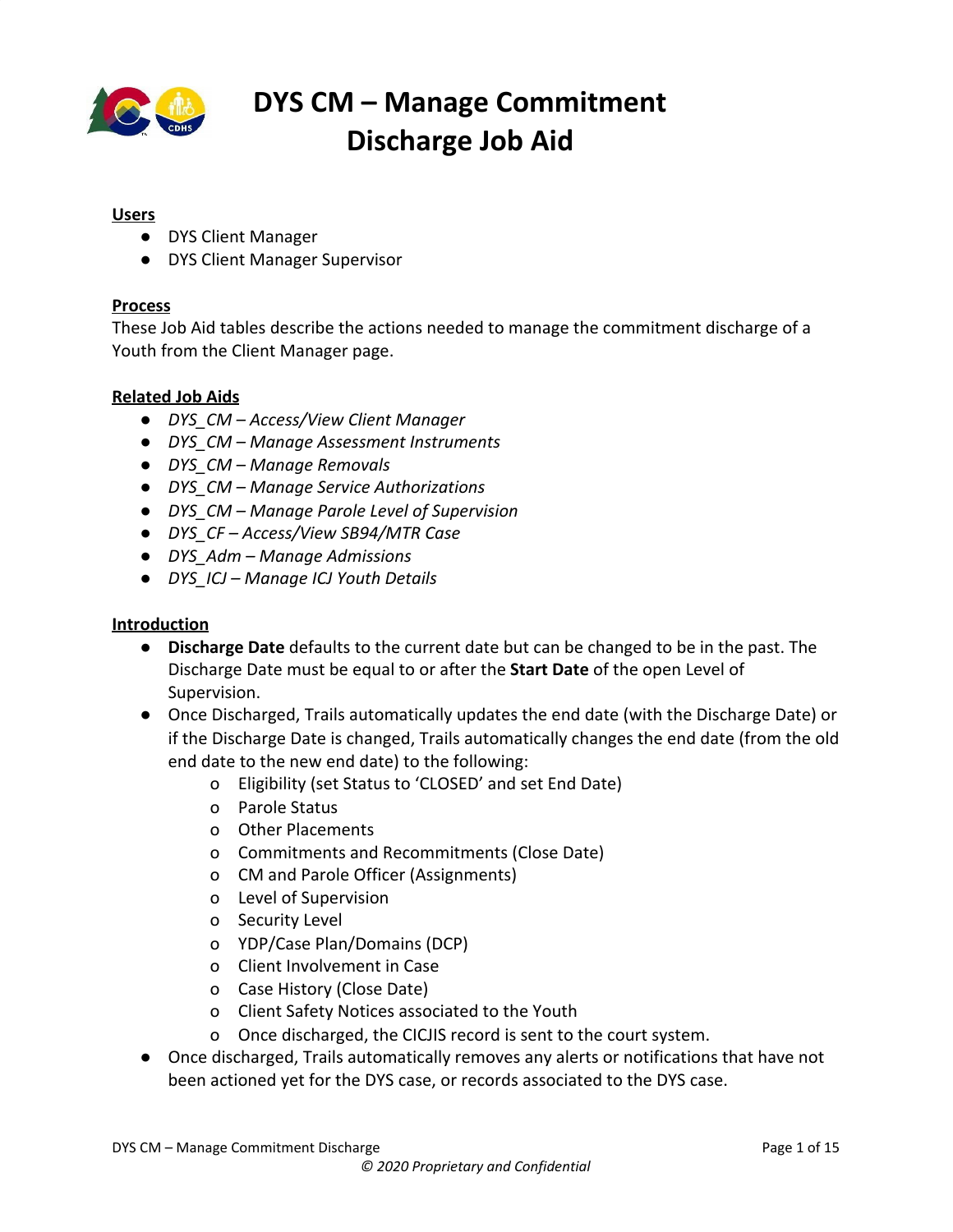

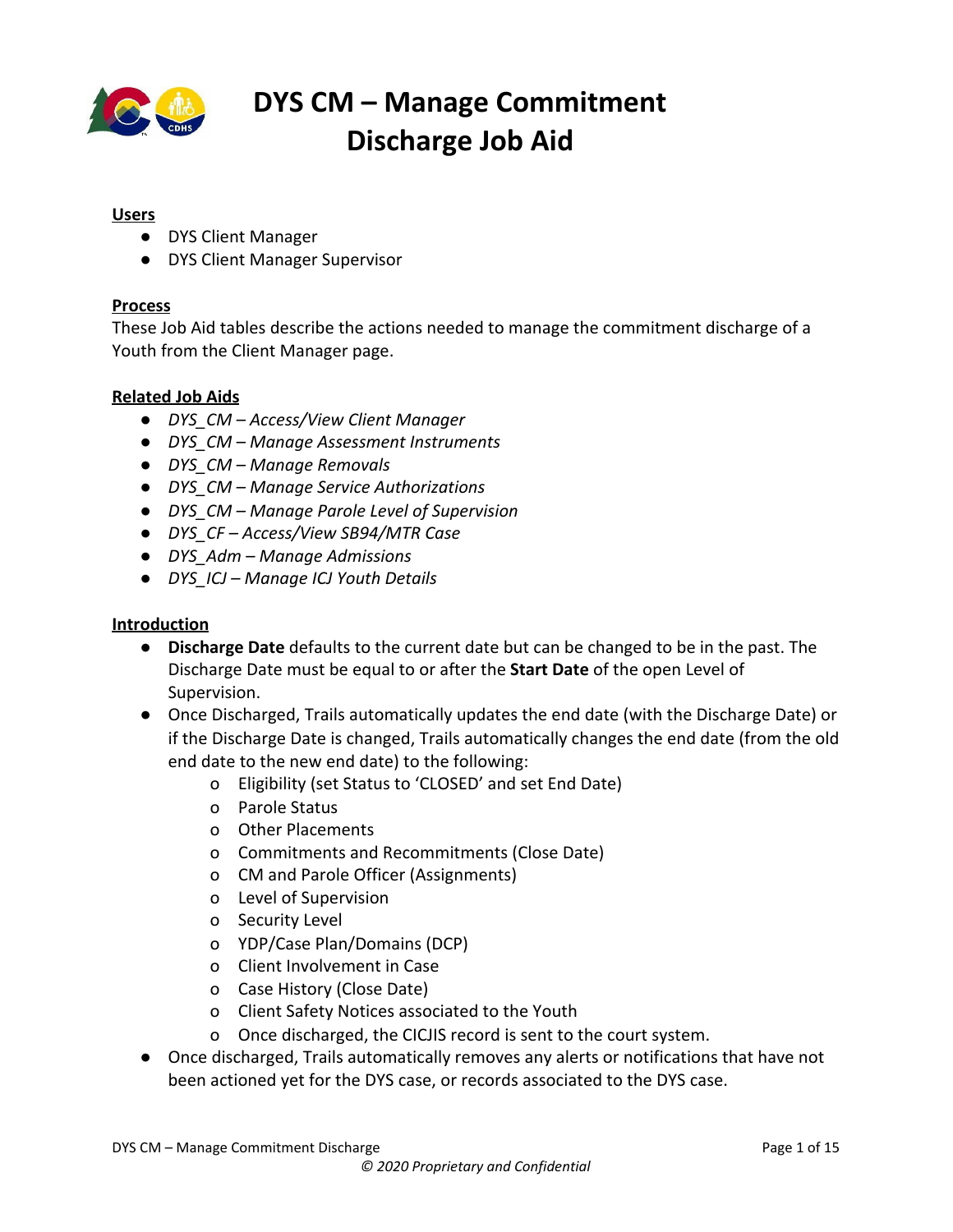

| The Parole Adjustment* field<br>auto-populates once all the<br>information is entered in the<br>Parole Adjustment section.                                                                | <b>CYFMT</b><br>COLORADO<br>at5 (Logout)<br>60<br>ZX.<br><b>Add Commitment Discharge</b><br>DYS Client Manager 1849509, 1698247<br>Workspace - Home<br>Discharge Placement*<br>Parole Adjustment*<br>Excellent Discharge<br>Parent/Guardian<br>$\checkmark$<br><b>DYS Client Manager De</b><br><b>Actions v</b><br><b>O</b> Full Time Program<br>Victim Notification - N/A<br>School/Vocational Training<br>○ Part Time Program<br><b>Youth Info</b><br>Parole Adjustment<br>Suffix<br><b>First Name</b><br>Parolee has had Filings of Felony Charges in District Court*<br><b>YZJGTAHTKR</b><br><b>No</b><br><b>Biological Gender</b><br><b>Preferred Gender Pronour</b><br>Select<br>Female<br>Parolee has had Filings of Misdemeanor Charges in District<br>Court*<br>Client ID<br>SSN<br>No<br>880006722<br>1698247<br>Parolee has had parole sanctions<br>State ID<br><b>Home School District</b><br>No<br>Y452599<br>Cherry Creek 5<br>Parolee had parole Revoked One Time*<br><b>Primary Ethnicity</b><br>Weight (Ibs.)<br>Weight (oz.)<br>Black or African American<br>150<br>No<br>Parolee had parole Revoked Multiple Times*<br><b>Distinguishing Characteristics</b><br>-REDACTED-<br>No<br><b>Protection Order</b><br>Cancel<br>$\operatorname{\mathsf{Add}}$ |
|-------------------------------------------------------------------------------------------------------------------------------------------------------------------------------------------|---------------------------------------------------------------------------------------------------------------------------------------------------------------------------------------------------------------------------------------------------------------------------------------------------------------------------------------------------------------------------------------------------------------------------------------------------------------------------------------------------------------------------------------------------------------------------------------------------------------------------------------------------------------------------------------------------------------------------------------------------------------------------------------------------------------------------------------------------------------------------------------------------------------------------------------------------------------------------------------------------------------------------------------------------------------------------------------------------------------------------------------------------------------------------------------------------------------------------------------------------------------------------|
| In the Have at Discharge section:<br>17. Click Yes/No toggle switches<br>to respond to the questions.<br>Note: If No is selected for both<br>GED* and Diploma*, Comments<br>are required. |                                                                                                                                                                                                                                                                                                                                                                                                                                                                                                                                                                                                                                                                                                                                                                                                                                                                                                                                                                                                                                                                                                                                                                                                                                                                           |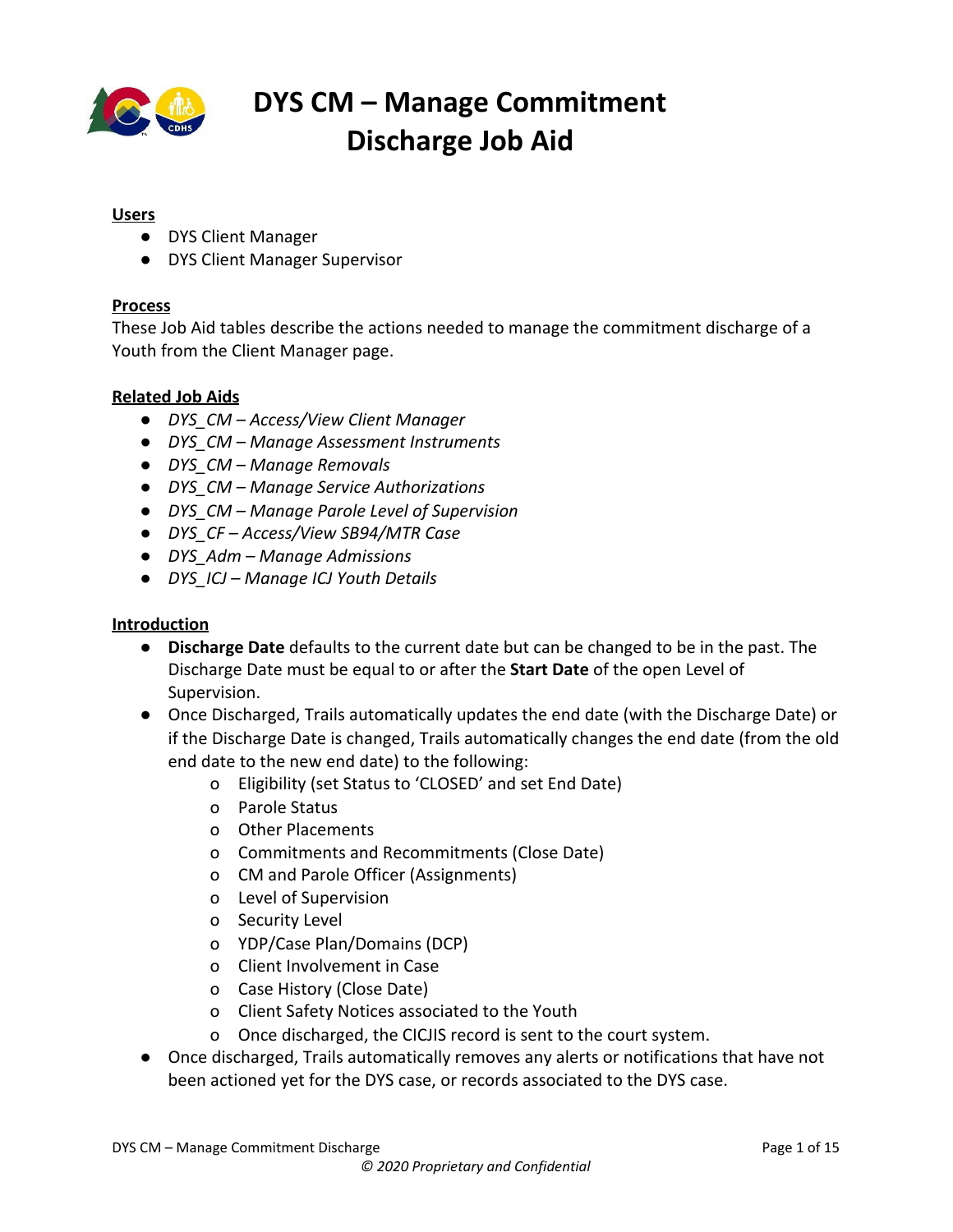

| In the Sustainable Community<br>Support section:                                                                                                                                                                                      |  |
|---------------------------------------------------------------------------------------------------------------------------------------------------------------------------------------------------------------------------------------|--|
| 18. Click Yes/No toggle switch for<br>Is Youth accessing sustainable<br>community support?*.<br>19. Select the appropriate check<br>boxes under Categories.<br>Note: If Other is selected, a text<br>field populates and Comments are |  |
| required.                                                                                                                                                                                                                             |  |
| 20. Click Add to add the<br>commitment discharge or<br>Cancel to close pop-up<br>window without saving.                                                                                                                               |  |
| The Warning! pop-up window<br>displays.                                                                                                                                                                                               |  |
|                                                                                                                                                                                                                                       |  |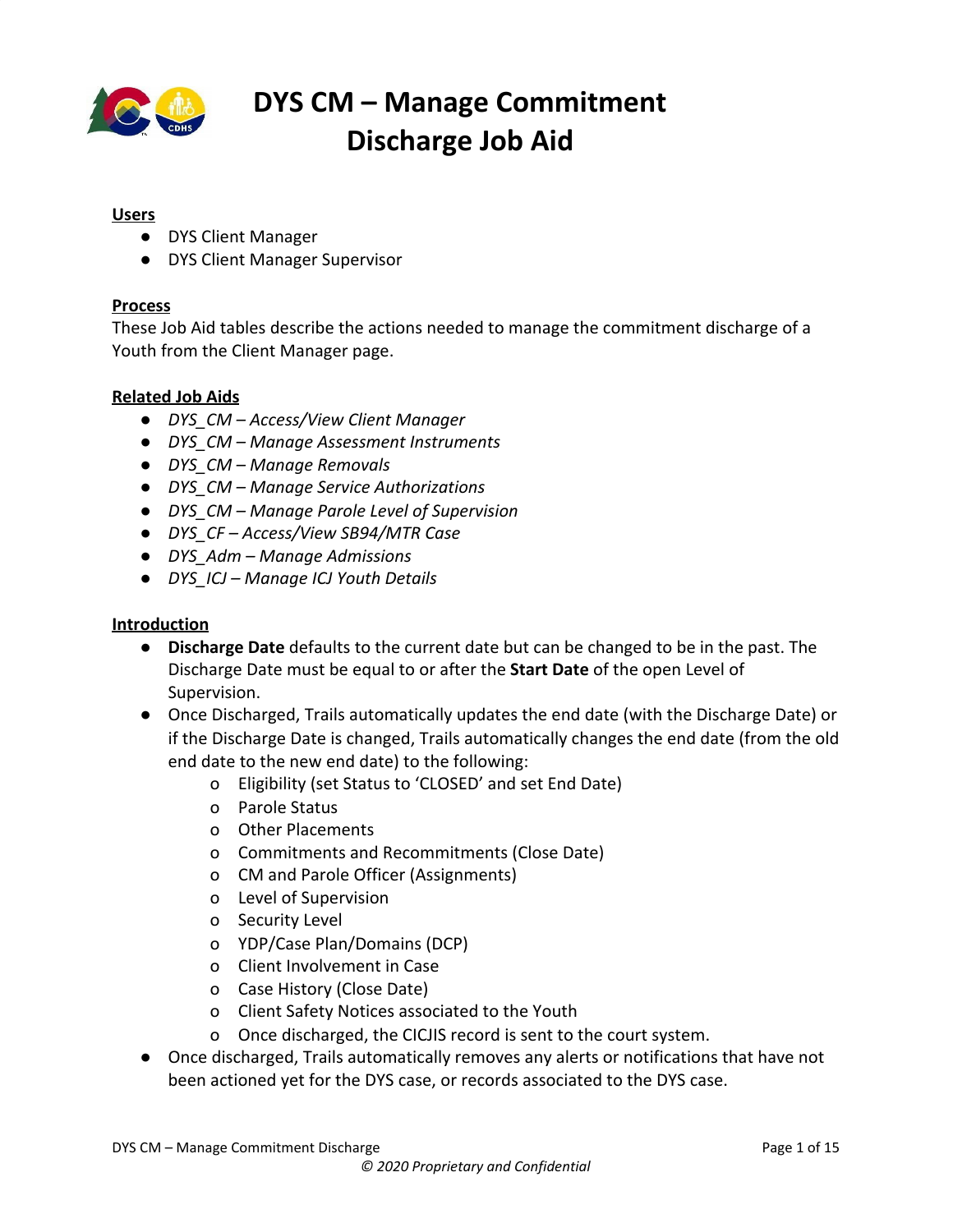

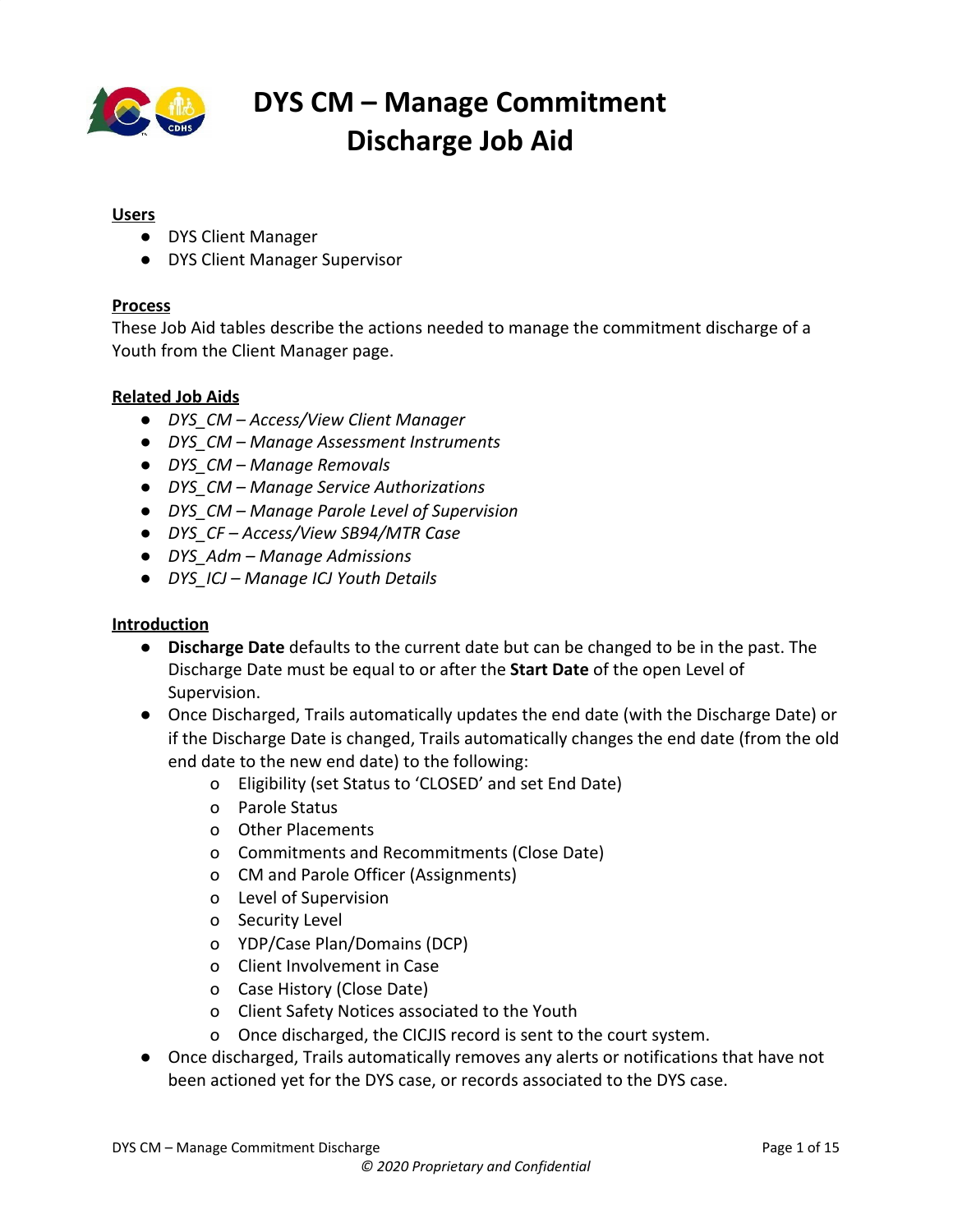

#### <span id="page-12-0"></span>**Edit Commitment Discharge**

| <b>Steps/Output</b>                                                  | <b>Screenshot</b> |
|----------------------------------------------------------------------|-------------------|
| In the Commitment Discharge<br>section:                              |                   |
| 1. Click the date link in the<br>Discharge Date column.              |                   |
| This opens the Edit Commitment<br>Discharge pop-up window.           |                   |
| In the Edit Commitment Discharge                                     |                   |
| pop-up window:                                                       |                   |
| 2. Click the calendar function<br>and change the Discharge<br>Date*. |                   |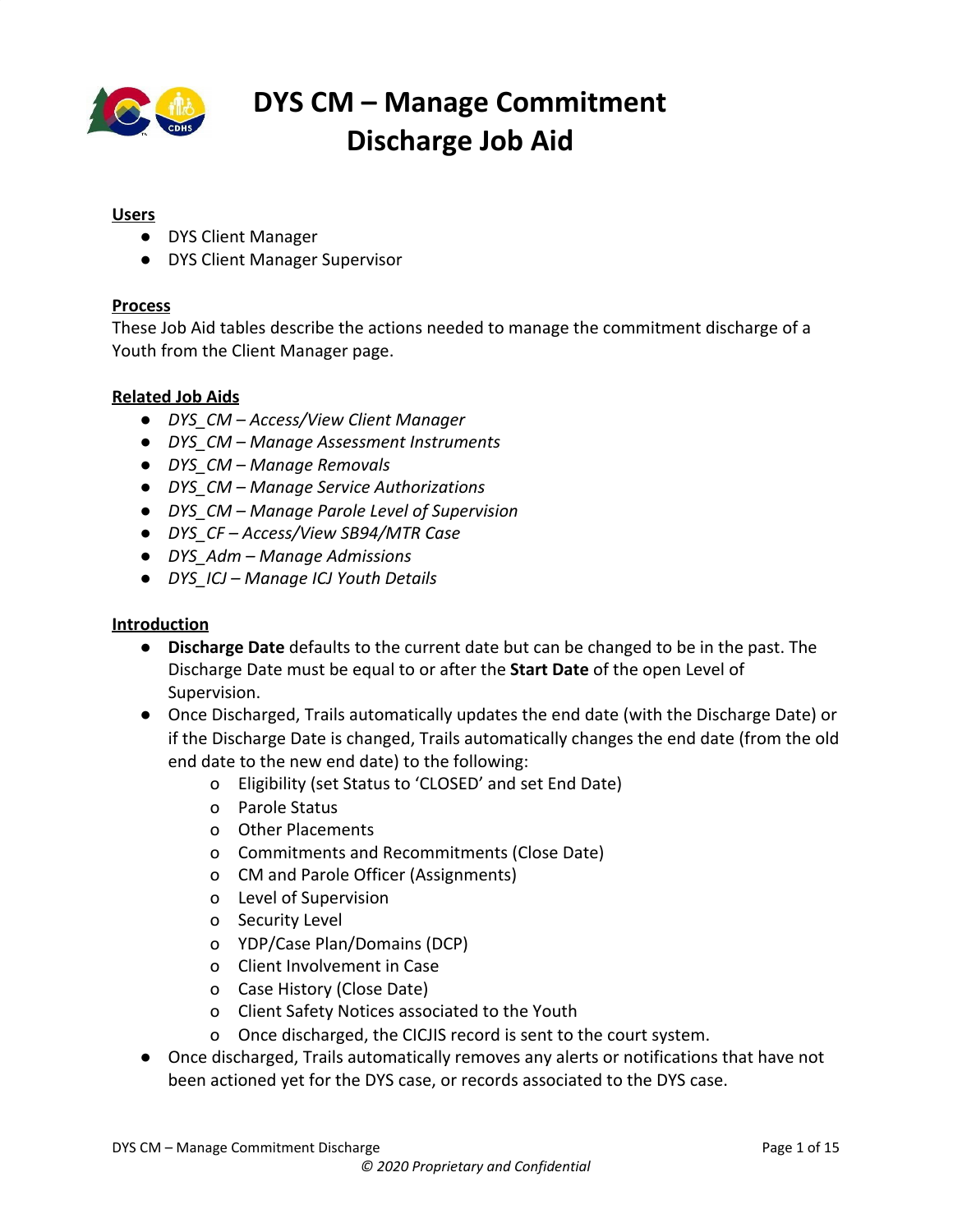

| 3. Click Update to update the<br>date change or Cancel to close<br>without saving. |                                                                                                                                                                                                                                                                                                                                                                                                                                                                                                                                                                                                                                                                                                                                                                                                                                                                                                                                                                                                                                                                                                                                                                                                                                                                                                                                                                                                                                                                                                                                                                                                                                                                                                     |
|------------------------------------------------------------------------------------|-----------------------------------------------------------------------------------------------------------------------------------------------------------------------------------------------------------------------------------------------------------------------------------------------------------------------------------------------------------------------------------------------------------------------------------------------------------------------------------------------------------------------------------------------------------------------------------------------------------------------------------------------------------------------------------------------------------------------------------------------------------------------------------------------------------------------------------------------------------------------------------------------------------------------------------------------------------------------------------------------------------------------------------------------------------------------------------------------------------------------------------------------------------------------------------------------------------------------------------------------------------------------------------------------------------------------------------------------------------------------------------------------------------------------------------------------------------------------------------------------------------------------------------------------------------------------------------------------------------------------------------------------------------------------------------------------------|
| The Warning! pop-up window<br>displays.                                            |                                                                                                                                                                                                                                                                                                                                                                                                                                                                                                                                                                                                                                                                                                                                                                                                                                                                                                                                                                                                                                                                                                                                                                                                                                                                                                                                                                                                                                                                                                                                                                                                                                                                                                     |
| In the Warning! pop-up window:                                                     | <b>CYFMT</b><br>$\frac{1}{100}$ $\frac{1000}{100}$ $\frac{1}{100}$ $\frac{1}{100}$ $\frac{1}{100}$<br>S (Logout) <b>A</b><br>$\bullet$ $\bullet$<br>Warning!                                                                                                                                                                                                                                                                                                                                                                                                                                                                                                                                                                                                                                                                                                                                                                                                                                                                                                                                                                                                                                                                                                                                                                                                                                                                                                                                                                                                                                                                                                                                        |
| 4. Click Yes to save the<br>commitment discharge.                                  | Do you really want to discharge the Youth?<br>>OYS Client Manager 1849509, 16982.<br>Workspac<br>- 00855<br><b>Back to Workspace</b><br>sults Effective Date<br><b>Hearing Da</b><br>Yes<br>12/17/2019<br>12/17/2019<br><b>Youth Info</b><br>Colleterals<br>Discharge Placement<br>Parole Adjustment'<br>Case Notes<br>Permanency Goal<br>Parole Statu<br>Parent/Guardian<br>Excellent Discharge<br>15 of 22<br>Removals<br>Start Date<br><b>Status</b><br><b>Document Tracking</b><br>Full Time Program<br>Debts/Expense<br>12/17/2019<br>Parole<br>Medical Provider<br>School/Vocational Training V<br>Sax Offender Info<br>Security Level<br>Part Time Program<br>Parole Level<br>Length Of Stay<br>No Program<br>CJRA PreScreening<br>Level Of Supe<br>Level End Date T<br>Assessment Instr<br>Parole Adjustment<br>Trafficking<br>3/9/2020<br>Administrative<br>Parolee has had Filings of Felony Charges in District Court*<br>Drug and Alcohol Screening<br>Placement<br>Service Authorizatio<br>N <sub>0</sub><br>Commitment<br>Other Placements<br>eam Nembers<br><b>Discharge Dat</b><br>Parolee has had Filings of Misdemeanor Charges in District<br>Parole Adjustment <b>T</b> Case ID<br>Reviews/Meetings<br>Court*<br>03/09/2020<br><b>Excellent Discharge</b><br>Projected Transitio<br>1849509<br>EDU Notifi<br>N <sub>o</sub><br>iotice of Services<br>Assignment a<br>Parole Statu<br>Parolee has had parole sanctions *<br>Parole Level of Supervisio<br>Commitment Discharge<br>No.<br>Assignment and Transfer<br>History<br>Non-Resident<br>Parolee had parole Revoked One Time"<br>ion-Resident Youth<br>Date/Time Dis<br>No.<br>No information a<br>Cancel<br><b>Update</b> |